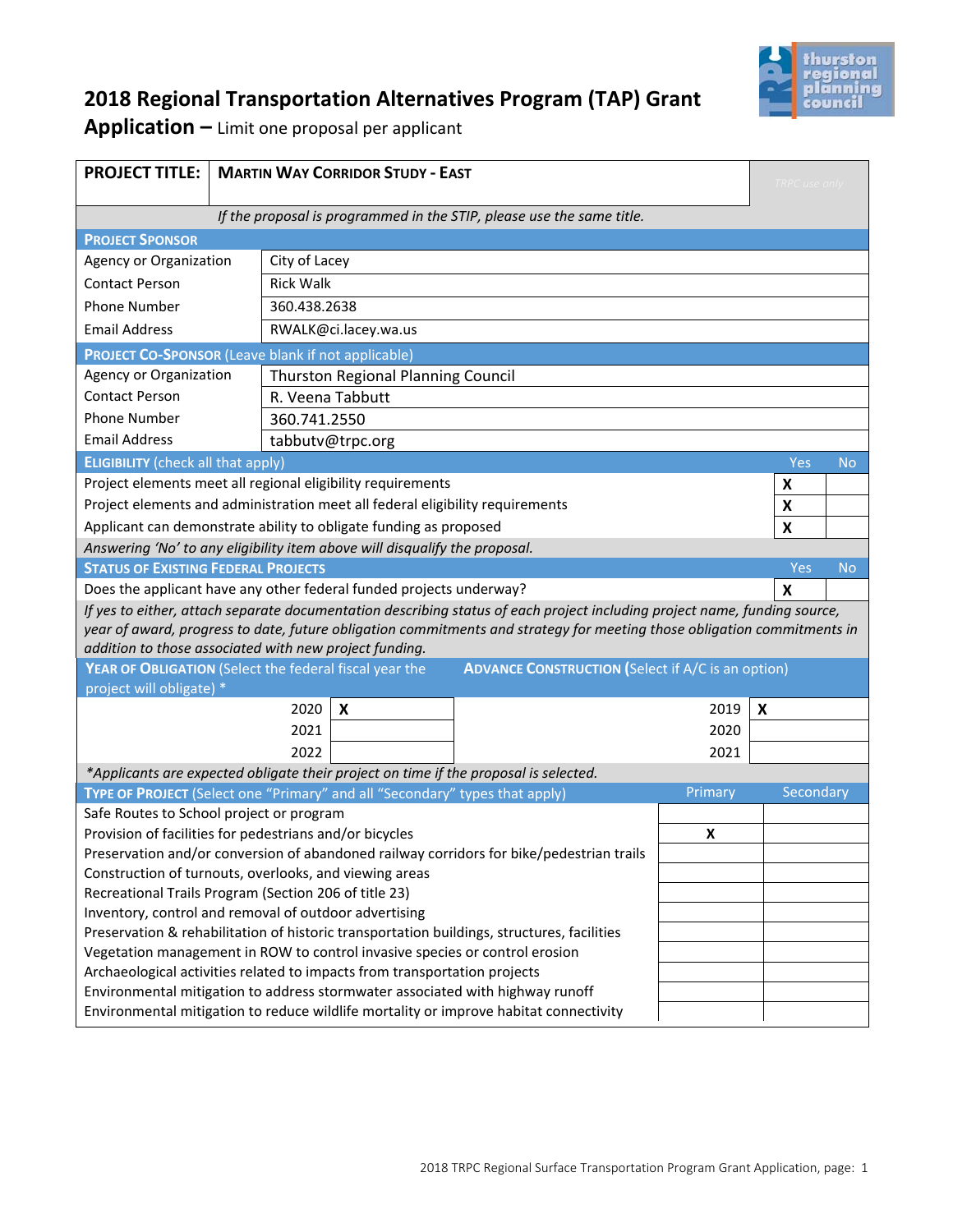#### **PROJECT OVERVIEW**

*Brief description (~ 150 words) of proposal identifying problem or need, how the proposal will address it, and anticipated benefits. This is a high‐level summary suitable for reports and on‐line descriptions. Detailed project information is provided on pages 4 and 5.*

Martin Way, from College Street to Marvin Road (4.1 miles), has been identified as both an urban corridor (land use designation) and strategy corridor (transportation designation) in regional and local plans. This former state highway serves as an alternative to I‐5, has frequent transit service, and is a prime candidate for increasing land use intensity and walking and biking activity. This section of Martin Way carries between 17,000 to 31,000 daily vehicles, has bicycle lanes and sidewalks for the most part, but the multimodal infrastructure, such as safe opportunities to cross the roadway, is insufficient for an urban corridor. The Martin Way Corridor Study East will focus on this section of the corridor, and identify opportunities to increase multimodal mobility and safety. The project will be a collaborative project between Thurston County, the City of Lacey, Intercity Transit, and Thurston Regional Planning Council, with the City of Olympia, and the Economic Development District as key partners. Note: If the Martin Way Corridor West project is also funded, the two projects will be conducted together.

#### **SUPPORT FOR RECOGNIZED REGIONAL INITIATIVES**

*Identify ways in which the proposed project supports the goals and policies of the Regional Transportation Plan, implementation of Sustainable Thurston transportation initiatives, or other regional initiatives. Examples of other initiatives include, but are not limited to, The Thurston Regional Trails Plan, Urban Corridor Communities and associated District Plans, Healthy Kids Safe Streets Action Plan, South Thurston Economic Development Initiative, Thurston Thrives, Walk and Roll, Commute Trip Reduction, I‐5 Action Plan, Bountiful Byways, Smart Corridors, and the Human Services Coordinated Transportation Plan.* 

This corridor was identified by the Urban Corridors Task Force as a primary urban corridor.

Regional Transportation Plan: This project supports the following goals and policies: Goal 1: Transportation and Land Use Consistency: Policy 1.e. Support policies, programs, and procedures that promote urban infill, and make transportation investments that support increased urban densities. 1.j. Create vibrant city centers and activity nodes along transit corridors that support active transportation, housing, jobs, and services. Goal 2: Multimodal Transportation System. Policy 2.a. Provide for quality travel mode options appropriate to existing and future land uses ... Goal 12. Walking. Policy 12.c. Provide frequent pedestrian crossings, especially in urban areas, along primary transit routes, and near activity centers. Goal 17: Intergovernmental coordination. Policy 17.c. Coordinate street and road projects of all our local jurisdictions and Intercity Transit where possible.

Sustainable Thurston: This project is one of the actions identified in the Sustainable Thurston Action Plan Goal C‐1: North County – Urban Corridors and Centers: Create vibrant city centers and activity nodes along transit corridors that support active transportation and housing, jobs, and services. Action C-1.1 Conduct District and Neighborhood area planning.

It also supports another goal.

Goal T‐4: Integrate transportation considerations into land use decisions, and vice versa. Action T‐4.3: Align transportation infrastructure funding to support the region's preferred land use vision.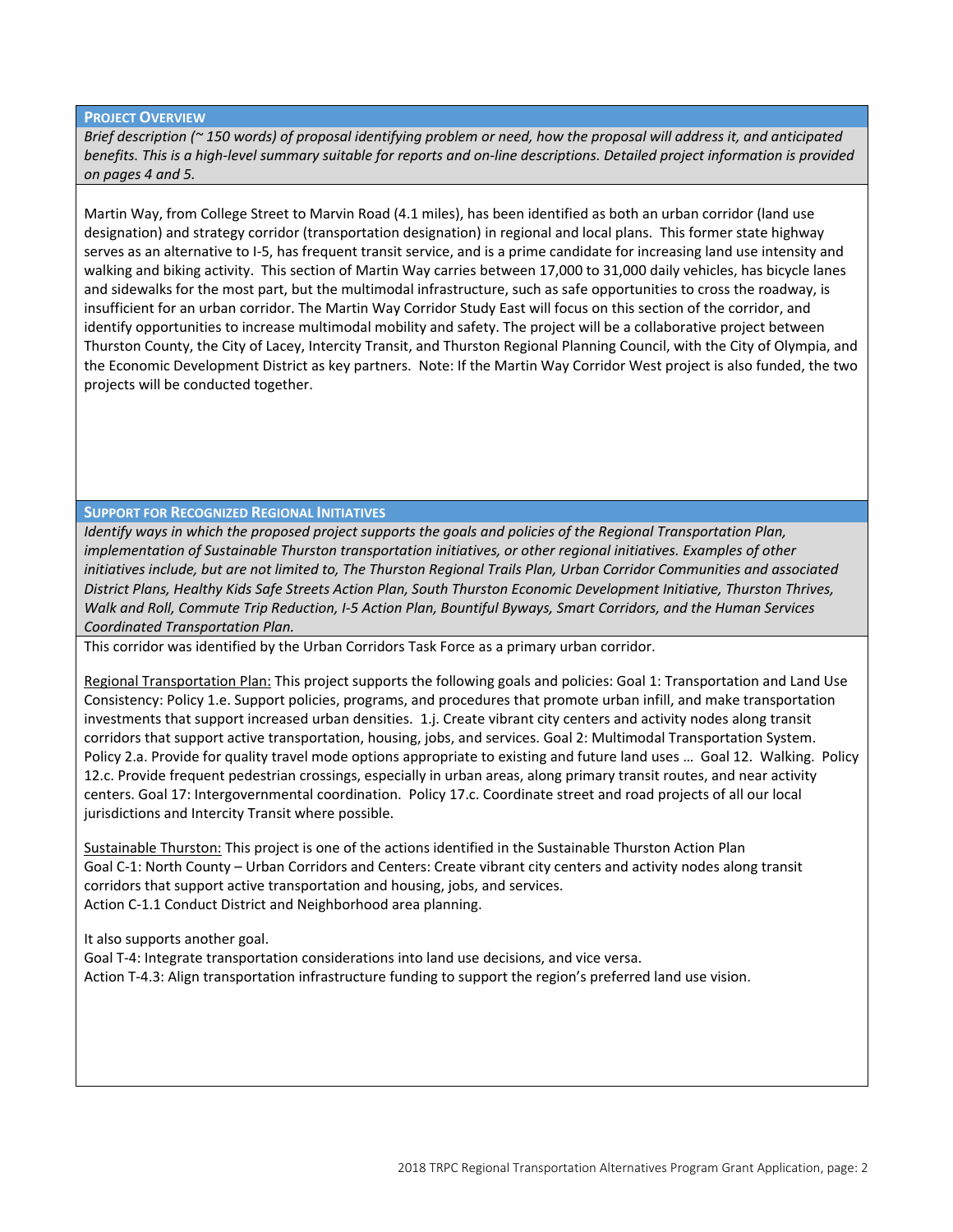| PROJECT LOCATION AND DETAILS - applicants may submit a map of the project or program/service area                                           |                                                                                             |              |                |  |  |
|---------------------------------------------------------------------------------------------------------------------------------------------|---------------------------------------------------------------------------------------------|--------------|----------------|--|--|
| <b>Construction Projects</b>                                                                                                                | Project Location:<br>Type of Construction Project:<br>Length/Size of Construction Project:  | N/A          |                |  |  |
| <b>Programs/Services</b>                                                                                                                    | Delivery Area:<br>Duration of Program/Service:                                              | N/A          |                |  |  |
|                                                                                                                                             | <b>PROJECT PHASING AND COSTS - Identify project phases and costs</b>                        | <b>Phase</b> | <b>Cost</b>    |  |  |
| <b>Construction Projects</b><br>(mark the appropriate phase<br>and enter cost)                                                              | Preliminary Engineering/Design:<br>Right-of-Way:<br>Construction:                           |              | \$<br>\$<br>\$ |  |  |
| <b>Studies and Programs</b>                                                                                                                 | <b>Studies or Program Costs:</b><br><b>Other Costs:</b>                                     |              | \$100,000      |  |  |
| Total Project Cost (Sum of all project phase costs identified above):                                                                       | \$100,000                                                                                   |              |                |  |  |
| <b>TAP FUNDING REQUEST AND MATCHING REVENUES</b>                                                                                            |                                                                                             |              |                |  |  |
| *Applicants must provide a minimum of 13.5% non-federal share to federal share. Federal<br>share cannot exceed 86.5% of total project cost. | Non-federal share: \$13,500<br>Federal TAP Funds: \$86,500<br>Total Project Cost: \$100,000 |              |                |  |  |
|                                                                                                                                             | \$13,500                                                                                    |              |                |  |  |
|                                                                                                                                             | \$                                                                                          |              |                |  |  |
|                                                                                                                                             | \$86,500                                                                                    |              |                |  |  |
|                                                                                                                                             | \$100,000                                                                                   |              |                |  |  |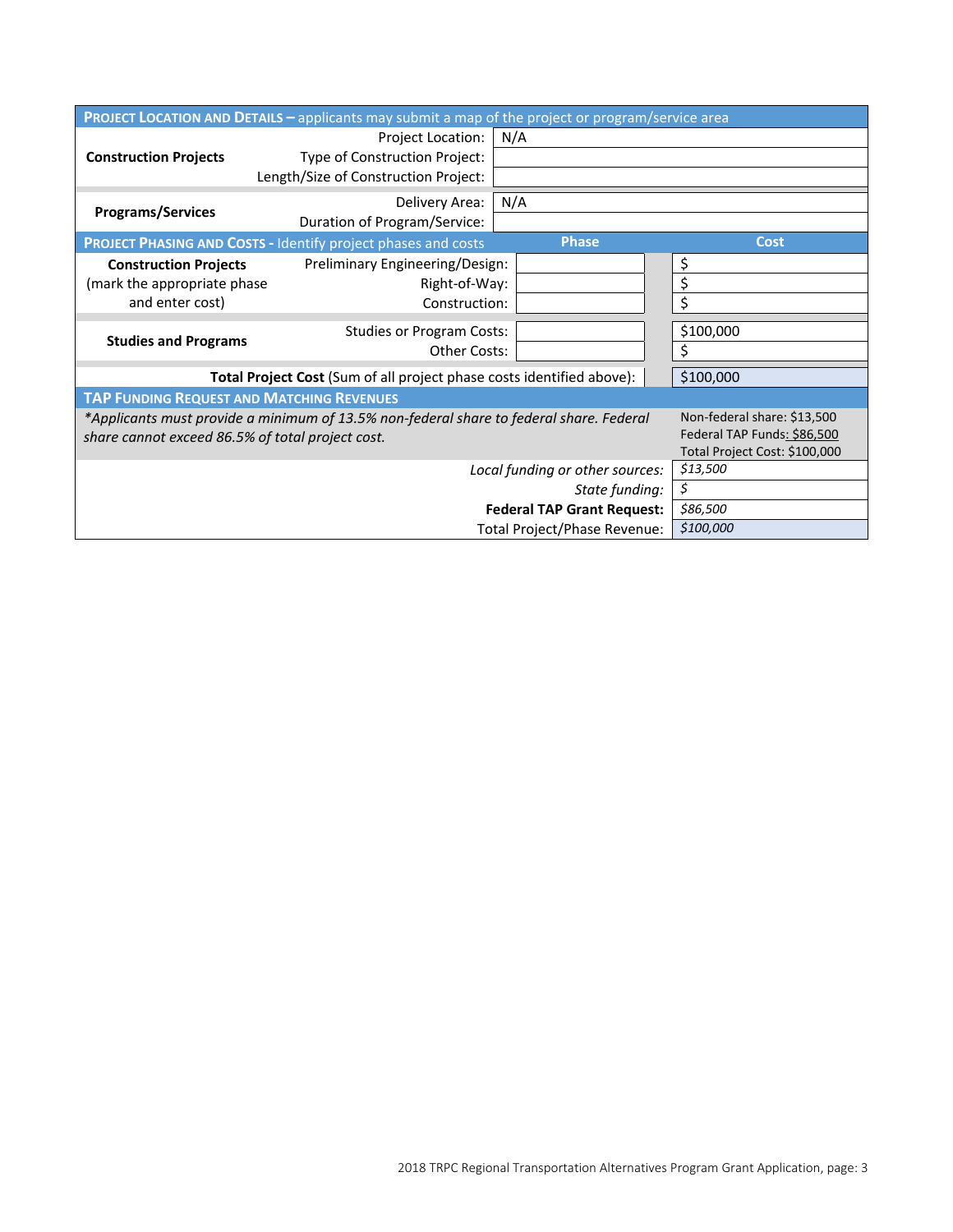## **Project Title: MARTIN WAY CORRIDOR STUDY ‐ EAST**

#### **PROJECT DESCRIPTION & SIGNIFICANCE (2 PAGES MAX, 10 POINT FONT MINIMUM)**

Using the space provided below, please address the following in your narrative: Describe the proposed project and why it is a *regional funding priority, paying attention to benefits the proposal will deliver. Consider all modes of travel in your description. Identify any collaboration or partnership with other entities with a vested interest in this project. Note whether this project leverages previous work, such as an implementation phase of a previous study or design phase, or whether it completes or lays the groundwork for subsequent implementation phases. Describe any efforts that will help ensure this project can meet its obligation commitments.*

Note: Funding for this project is paired between this application and a parallel STP application submitted by the Thurston County. The project can only proceed with both applications being funded. This project can proceed independently of the Martin Way Corridor Study – West application being submitted by the City of Olympia. If all studies were funded, they would be conducted as a joint study.

Martin Way, from College Street to Marvin Road (4.1 miles), has been identified as both an urban corridor (land use designation) and strategy corridor (transportation designation) in regional and local plans. This former state highway serves as an alternative to I‐5, has frequent transit service, and is a prime candidate for increasing land use intensity and walking and biking activity. This section of Martin Way carries between 17,000 to 31,000 daily vehicles.

The roadway links major urban centers and has been identified as a focus point for more intensive urban development. As an urban corridor, opportunity areas for more intensive development could be identified, and zoning and development regulations (including parking and street standards) within a quarter mile of roadway could use a refresh to see if they can better align with the urban form envisioned for the future of this corridor.

As a strategy corridor, the roadway experiences safety and mobility challenges for all modes of travel. The corridor has been designated as a Smart Corridor, and investments are underway in traffic signal optimization and transit signal prioritization. In addition, Intercity Transit is hoping to begin express service, or bus rapid transit light service, along the route.

The main issues that will be addressed in the study include:

## *Bicycle and pedestrian facilities*

This major arterial has gaps in safe and comfortable bicycle and pedestrian facilities, including facilities to cross the street between major intersections. This study will build on the Martin Way Study (City of Olympia) to identify improvements for people who bicycle and walk through the corridor.

## *Safety*

This study will take a systemic (system‐wide) approach to addressing safety issues along this major arterial. Issues relating to speed, lighting, bicycle and pedestrian facilities, and intersections will be examined.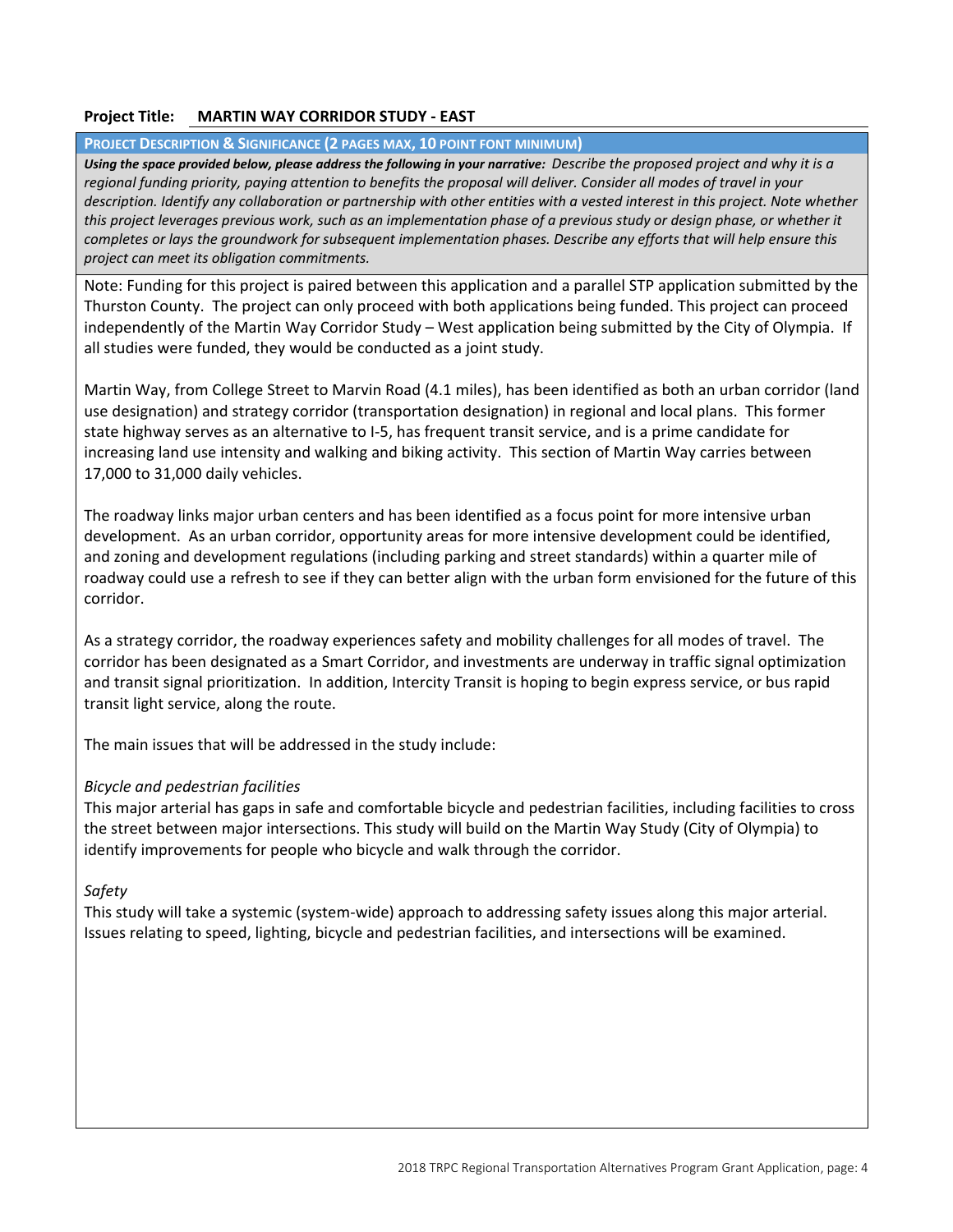## **Project Title: MARTIN WAY CORRIDOR STUDY ‐ EAST**

#### **PROJECT DESCRIPTION & SIGNIFICANCE (continued)**

#### *Transit*

This corridor is a primary transit corridor for Intercity Transit, with frequent (15 minute) service through much of the corridor, and two transit centers (downtown Olympia and Woodland District) anchoring the transit route. Intercity Transit has recently applied for funding to increase transit service along the corridor to a "Bus Rapid Transit" light route, running from Capital Mall on Olympia's west side to the park and ride at Martin Way and I‐5. In addition, transit signal prioritization will be implemented along the corridor to increase transit headways during peak periods. This study will be an opportunity to look for facilities to support Bus Rapid Transit service in the corridor.

## *Land Use*

This is a primary urban corridor, however, zoning and development regulations are inconsistent between jurisdictions, and implementation does not always support the urban corridor vision. This study will conduct a land use and development regulation audit to look for areas to reconcile the urban corridor land use vision with zoning and development regulations. This will include looking at the land use immediately adjacent to the corridor, and auditing regulations such as parking requirements, density, and setbacks. The study will also include convening current planners so that they understand how implementation is key to achieving the corridor vision. The study will also include a market study (economic opportunity analysis), identification of neighborhood center opportunity areas, and development/redevelopment feasibility studies (proformas), building on many of the suggested actions from the Urban Corridors Task Force.

## *Access Management*

The corridor has numerous access points along the corridor that decrease both safety and mobility. This study will look for ways to manage access, including consolidating driveways, restricting left turns from side streets, and possible median and intersection treatments.

## *Neighborhood Connectivity*

Many of the neighborhoods adjacent to the corridor are not directly connected due to previous land use patterns. This study will look at ways to increase connectivity to the corridor, including opportunities for bicycle and pedestrian connections.

## *Study Products*

This study would result in a current conditions report, an opportunity and alternatives analysis, a preferred alternative, and implementation plan. Stakeholder outreach, including business outreach, would be a large component of the project.

## *Project Partners*

The project will be a collaborative project between Thurston County, the City of Lacey, Intercity Transit, and Thurston Regional Planning Council, with the City of Olympia, and the Economic Development District as key partners.

## *Leveraging of Previous Work*

This study will build on the work of TRPC's Urban Corridors Task Force, and complements the work of previous planning projects.

The study will incorporate findings from the Lacey Bicycle and Pedestrian Plan. It will also be coordinated with the Smart Corridor II and III projects funded by TRPC, which seeks to improve signal timing throughout the corridor and implement transit signal prioritization.

**Obligation** As a planning project, this project is straightforward to obligate.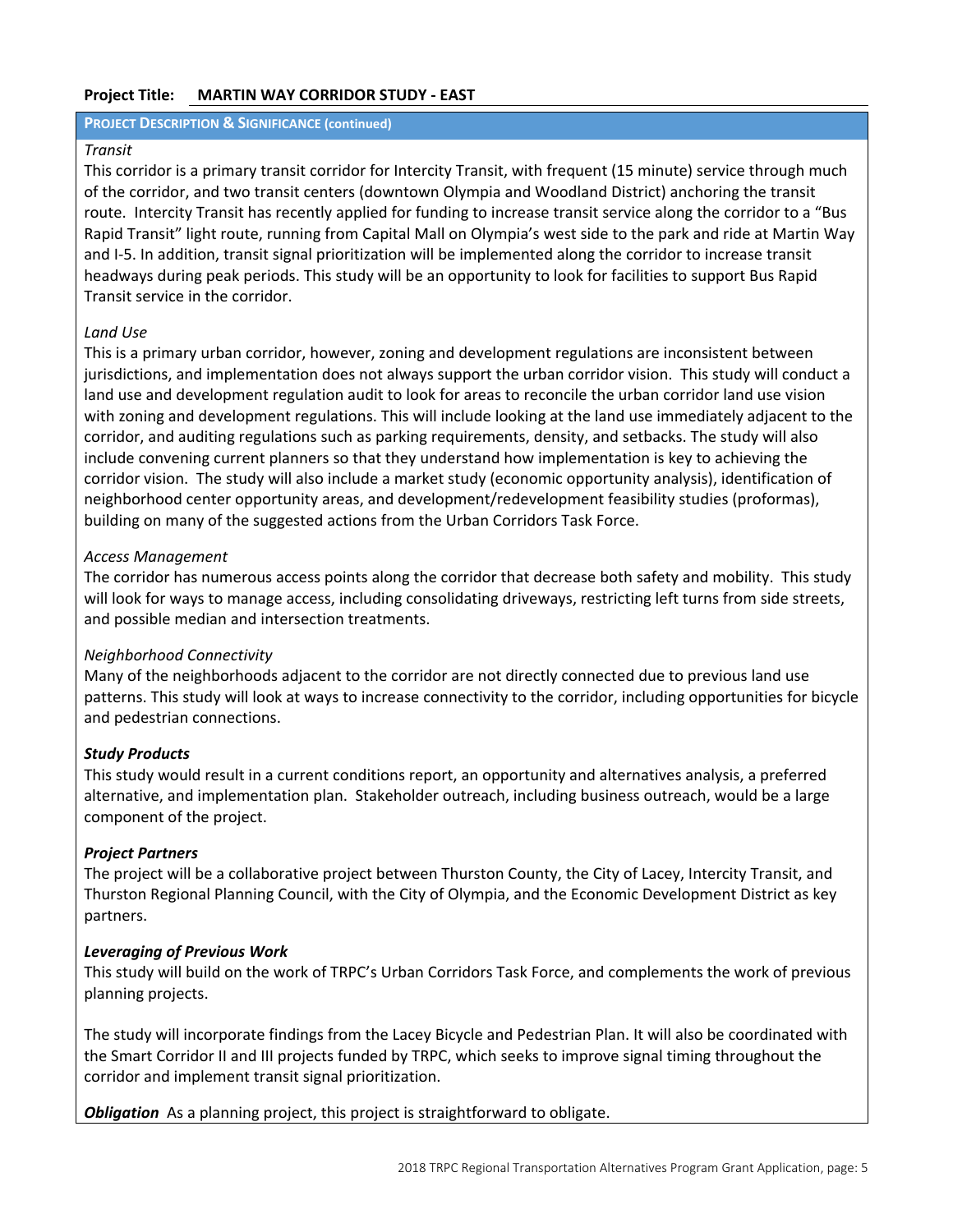| <b>CERTIFICATION ACCEPTANCE</b> |                                                |
|---------------------------------|------------------------------------------------|
| CA Agency and Representative    | Marc Daily, Thurston Regional Planning Council |
| CA Signature and Date           |                                                |

#### **Project Verification and Endorsement**

This project proposal reflects established local funding priorities consistent with the Regional Transportation Plan. Costs represent accurate planning level estimates needed to accomplish the work described herein. The project described is financially feasible, and local match revenue identified above is available and will be committed to the project if TRPC awards the requested TAP grant. If selected, the project shall obligate by the date specified on the award letter. Failure to do so will result in loss of funding for the project and an alternate project will be funded instead. I realize that the use of federal funds for this project entails administrative and project compliance requirements over which TRPC has no control. and for which this agency or organization will be responsible. This project has the full endorsement of the governing body/leadership of this agency or organization.

| <b>AUTHORIZATION</b>                                    |       |                                              |
|---------------------------------------------------------|-------|----------------------------------------------|
| <b>Rick Walk</b>                                        |       | Director of Community & Economic Development |
| Name of Representative Authorized to Submit Application | Title |                                              |
| auch                                                    |       |                                              |
| Signature                                               |       | <b>Date</b>                                  |

| <b>CO-AUTHORIZATION</b>                                 |                                                               |             |  |  |
|---------------------------------------------------------|---------------------------------------------------------------|-------------|--|--|
| <b>Marc Daily</b>                                       | <b>Executive Director, Thurston Regional Planning Council</b> |             |  |  |
| Name of Representative Authorized to Submit Application | <b>Title</b>                                                  |             |  |  |
|                                                         |                                                               |             |  |  |
| <b>Signature</b>                                        |                                                               | <b>Date</b> |  |  |

K \GUEST\Transportation\STP-CMAQ-TAP Funding and Obl gations\CY2018Process\Process Materials\ApplicationForms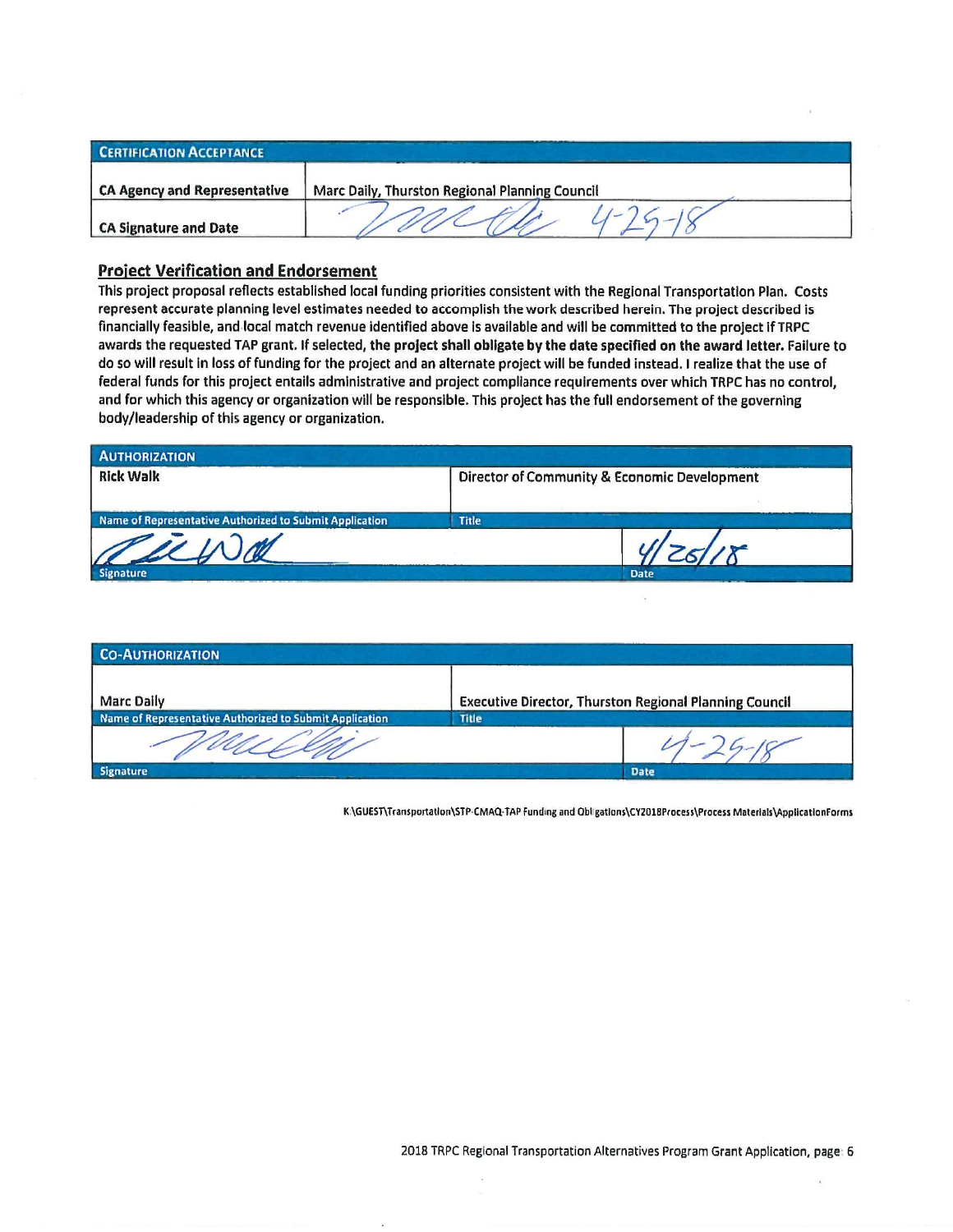Map 1: Previous planning studies relating to the urban corridors and centers identified by the Urban Corridors Task Force